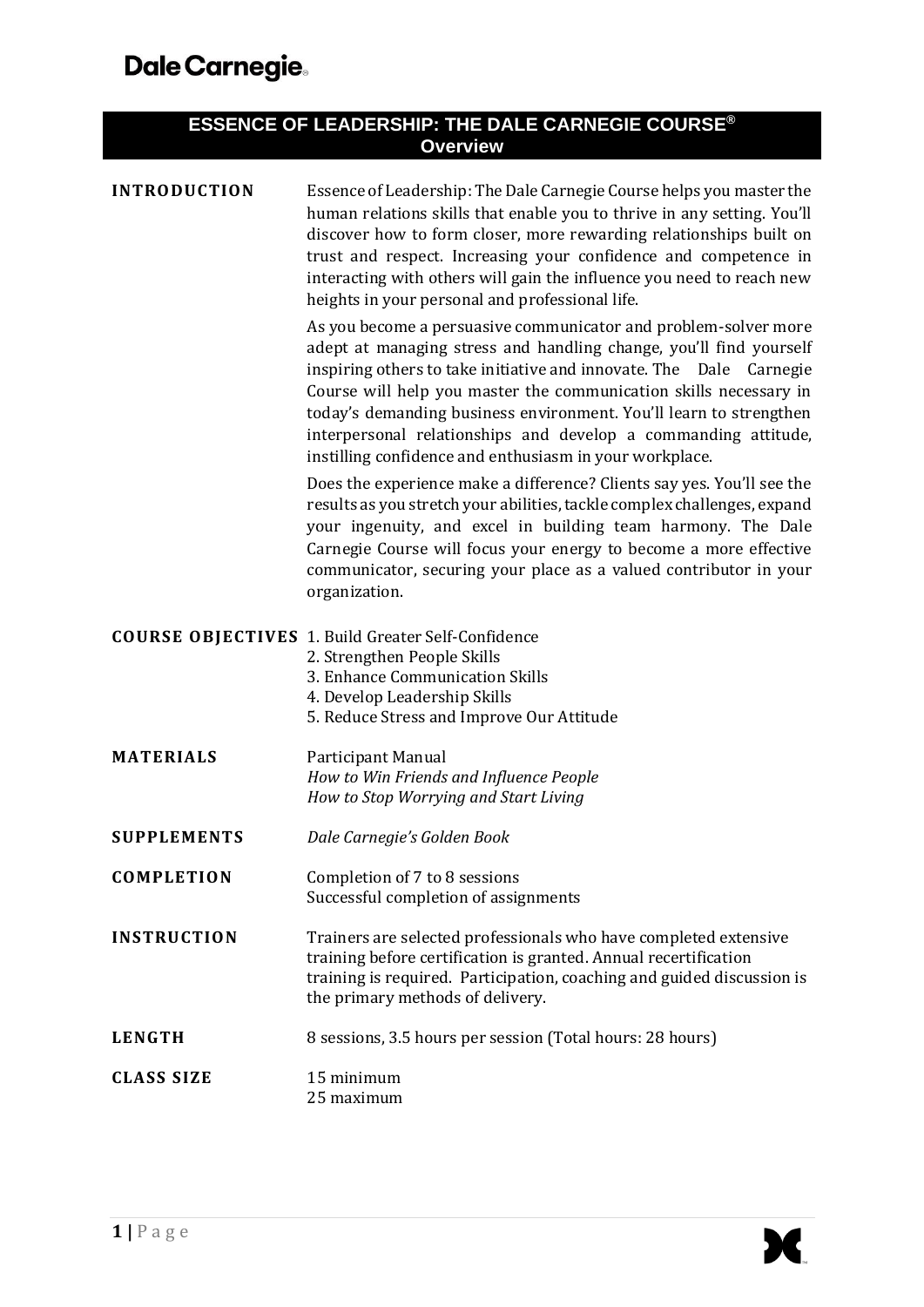## Dale Carnegie.

| <b>8 WEEKS ESSENCE OF LEADERSHIP: THE DALE CARNEGIE COURSE</b> |                                                            |                                                                                                                                                                                                                                                                            |  |  |
|----------------------------------------------------------------|------------------------------------------------------------|----------------------------------------------------------------------------------------------------------------------------------------------------------------------------------------------------------------------------------------------------------------------------|--|--|
| <b>Time</b>                                                    | <b>Session Title</b>                                       | <b>Learning Objectives</b>                                                                                                                                                                                                                                                 |  |  |
| 3.5hrs                                                         | 1A. Build a Foundation<br>for Success                      | Learn methods to connect with others<br>$\overline{\phantom{0}}$<br>Familiarize ourselves with the Five Drivers for<br><b>Success</b><br>Expand our capacity to achieve our vision by<br>committing to breakthroughs                                                       |  |  |
|                                                                | 1B. Recall and Use<br><b>Names</b>                         | Focus on people as individuals<br>$\overline{\phantom{0}}$<br>Create positive first impressions<br>Use methods for remembering names                                                                                                                                       |  |  |
| $3.5$ hrs                                                      | 2A. Build on Memory<br>Skills and Enhance<br>Relationships | Apply a process for memory improvement<br>$\qquad \qquad -$<br>Become familiar with the principles for<br>improving human relations<br>Identify opportunities for improving business<br>relationships                                                                      |  |  |
|                                                                | 2B. Increase Self<br>Confidence                            | Use our experiences to communicate more<br>confidently<br>Communicate with clarity and conciseness<br>Discover how past experiences influence<br>behavior                                                                                                                  |  |  |
| $3.5$ hrs                                                      | 3A. Put Stress in<br>Perspective                           | Recognize the impact that negative stress has on<br>$\qquad \qquad -$<br>our effectiveness and results<br>Commit to using concepts and principles to better<br>handle stress<br>Discover more effective ways for professionals to<br>prepare for & address challenges      |  |  |
|                                                                | 3B. Enhance<br>Relationships and<br>Motivate Others        | Persuasively communicate in a clear and concise<br>$\overline{\phantom{0}}$<br>way so people are moved to action<br>See how consistent application of the Human<br>Relations Principles improves results<br>Discover how relationships help us advance<br>toward our goals |  |  |
| 3.5hrs                                                         | 4A. Energize Our<br>Communication                          | Recognize that including action in our<br>communication releases nervous energy<br>Become more natural when communicating with<br>others<br>Become more animated to engage others                                                                                          |  |  |
|                                                                | 4B. Make Our Ideas Clear                                   | Demonstrate clarity when giving directions<br>Learn to present information in a logical<br>sequence<br>Reinforce the value of demonstrations when<br>explaining information                                                                                                |  |  |
| 3.5hrs                                                         | 5A. Disagree Agreeably                                     | Demonstrate a process to organize our thoughts<br>in impromptu situations                                                                                                                                                                                                  |  |  |